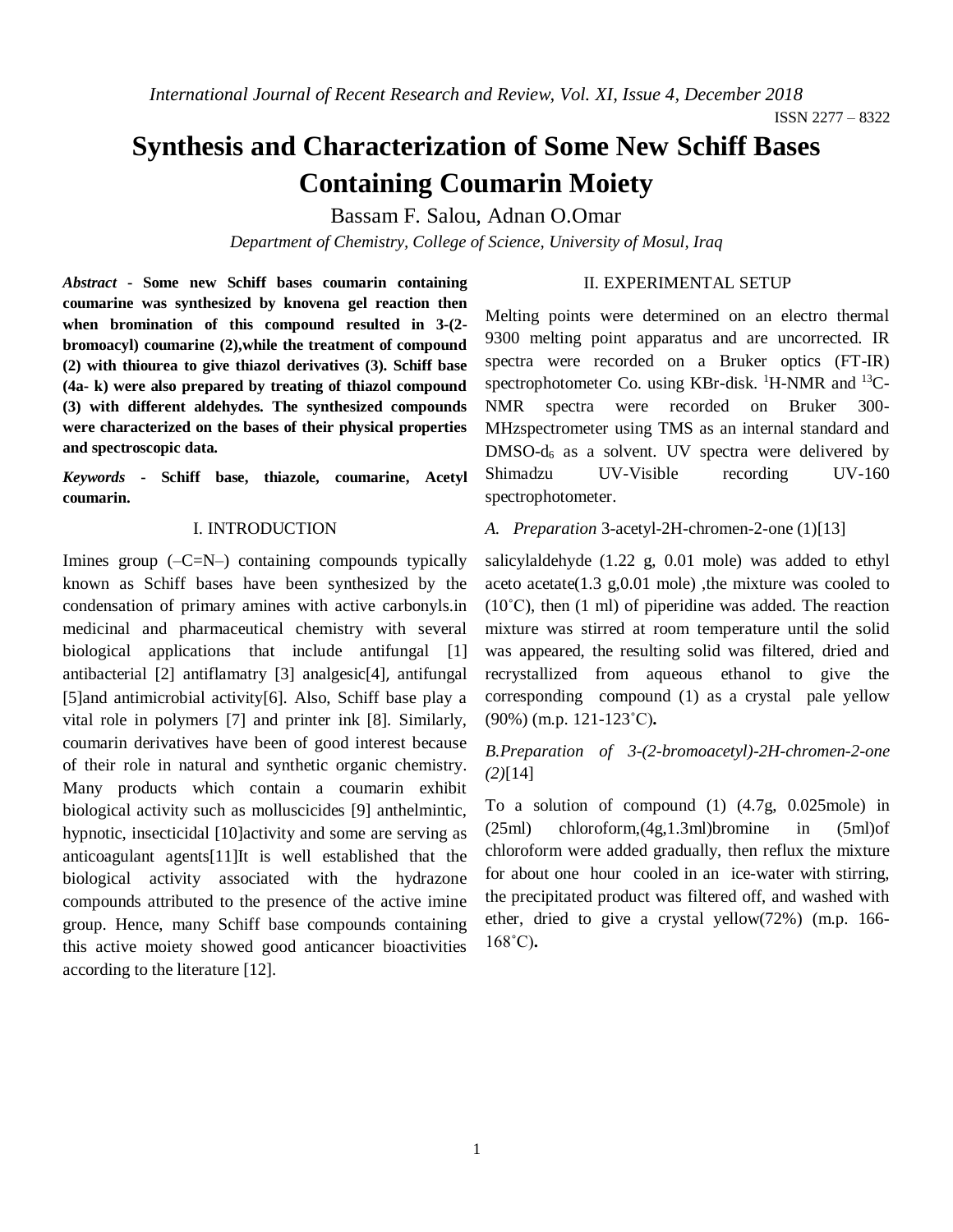# *C.Preparation of 3-(2-aminothiazol-4-yl)-2H-chromen-2 one (3)* [15]

Dissolved(5.3g,0.02mole)of compound (2) in (20ml) of ethanol ,then (1.52g,0.02mole)of thiourea was added and refluxed for an hour ,then (5ml) of pyridine was added for further one hour The reaction mixture was cooled in an ice-water with stirring, the precipitated product was filtered off, and washed with ether, dried to give a crystal yellow (65%) (m.p. 230-233˚C)**.**

*D***.** *Preparation of 3-(2-(substituted benzylidene amino)thiazol-4-yl)-2H-chromen-2-one (4)* [16]

(0.005 mole)from suitable aromatic aldehydes were added to a solution of (1.2g,0.005mole)of compound(3) in(20ml) absolute ethanol ,then little drops of glacial acetic acid was added. The reaction mixture were reflux for (24hours)and reduced this solution to a half amount ,cool andthe resulting solid was filtered and washed with cold ethanol several times dried to give a solid product and recrystallized from suitable solvent. The physical data are listed in (Tables I) for the corresponding compounds (4ak).

#### III. RESULTS AND DISSCUSION

Schiff bases were found to be an important structural unite to construct a large number of organic compounds through their various reactions with different organic reagents. Salicylal dehydetreated with ethyl acetoacetate in the presence of piperidine at  $(10^{\circ}C)$  yielded 3-acetyl-2Hchromen-2-one(1). Treating compound(1**)** in chloroform with bromine in chloroform yielded3-(2-bromoacetyl)-2Hchromen-2-one(2)**,** on treatment of compound (2)with thiourea gave 3-(2-aminothiazol-4-yl)-2H-chromen-2-one (3).Finally 3-(2-( substituted benzylidene amino)thiazol-4 yl)-2H-chromen-2-one (4a-k)were achieved by reaction of 3-(2-aminothiazol-4-yl)-2H-chromen-2-one(3)with different aromatic aldehydes as shown in (Scheme 1).



The IR spectra for compounds (4a-k) showed the following stretching bands;  $(1580-1635 \text{cm}^{-1})$  due to the  $(C=N)$  bond for heterocyclic ring,  $(1630-1670 \text{cm}^{-1})$ due to (C=N) bond for Schiff base as shown in tableII.

The  ${}^{1}$ H-NMR spectra for compounds (4a,4c,4e and 4h)in (DMSO-d6) which showed multiple bands due to aromatic parts ,also single bands in the range (8.83-8,97ppm) due to (N=CH group ) in these compounds, in addition the singlet peaks in the range $(8.9 - 8.14$ ppm) for proton of (CH of chromone)and singlet peak sin the range (8,23- 8,41ppm) due to proton for CH of thiazole. While the (CH<sup>2</sup> group for thiazole ring showed as doublet bands in the range (4,19-4.24ppm),in addition other group in these compounds as shown in tableIII.

 $13$ C-NMR Spectra showed peaks for compounds(4a,4c,4e) and 4h) showed peaks of carbon for structures which gave additional support to the results as shown in tableIII..

#### IV. REFERENCES

- [1] P.R. Panditrao , S.D. PevalS.M.GupteS.D.Samant and K.D. Deodhar(1981)Indian J. Chem.Sect.B. 20B(10)929.
- [2] F.D.Karia,P.H.Parasania(1999)Asian J.Chem.,11(3)991
- [3] J.S. Shukla and R. Rastogi (1981)Indian Drugs18(4),138
- [4] G.Yamagishi Japan(1957)patent .13,823 Appl 10 may 1957.
- [5] Kumar U., Banasal M. , Shiv K. G.and M. Saharyar (2007): Journal of Pure& Applied Microbiology, 1(2),341.
- [6] Taymaa A. L. Awad , Farouk Kandil , SamehHamo , Adnan Ali Nizam(2015)AASCIT Journal of Chemistry, 2(1): 1-6
- [7] T. Hang, A. Schlitter (1975)Ger Offen.2.501,16-71
- [8] H. Baumann and K. Grychtol (1977) 88.78
- [9] Schonberg, A.; Latif, N. *J. Am. Chem. Soc.* (1954), *76*, 6208.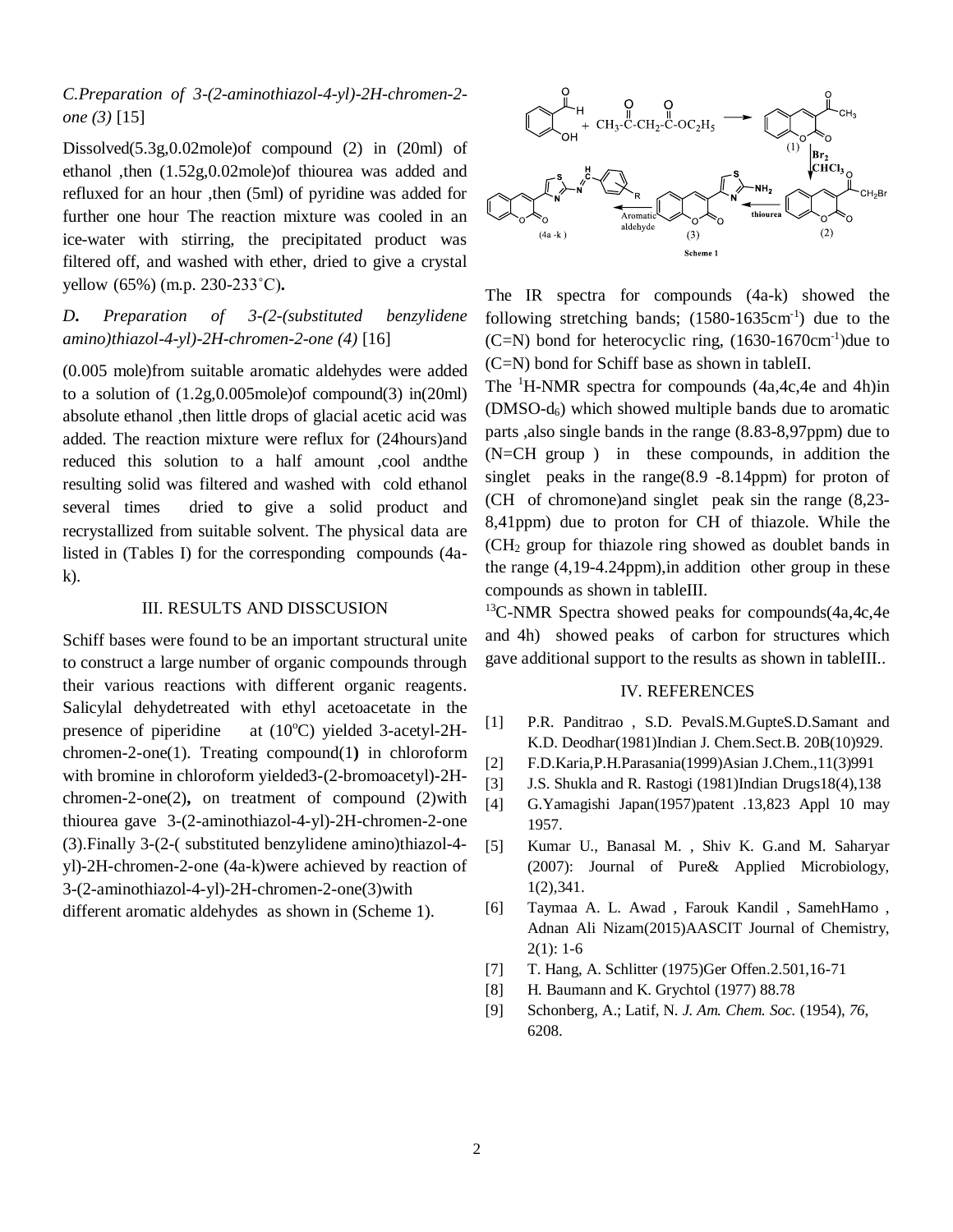- [10] Mitra, A. K.; Misra, S. K.; Patra, A. *Synth. Commun.*  (1980), *10*, 915.
- [11] Singer, L. A.; Kong, N. P. *J. Am. Chem. Soc.* (1966), *88*, 5213.
- [12] Jin, L.; Chen, J.; Song, B.; Chen, Z.; Yang, S.; Li, Q.; Hu, D.; Xu, R. Bioorg. Med. Chem. Lett. (2006), 16, 5036.
- [13] E. Knoevenagel (1998) Ber.,31,730.
- [14] C. F. Koelsch (1950), J.Am.Chem.Soc.2993.
- [15] I. Naoto, N. Masumi and A. Hiroshi (1985), Japan patent, 6005970A.

# TABLE I

Physical data for compounds (4a-k)



| Comp. | $\bf R$       | m.p             | Yield         | Color  | Cryst.           |
|-------|---------------|-----------------|---------------|--------|------------------|
| No.   |               | $\rm ^{\circ}C$ | $\frac{0}{0}$ |        | solvent          |
| 4a    | $4-C1$        | 120-122         | 48            | pale   | <b>EtOH</b>      |
|       |               |                 |               | yellow |                  |
| 4b    | $2-OH$        | 195-197         | 59            | pale   | $EtOH+$          |
|       |               |                 |               | yellow | H <sub>2</sub> O |
| 4c    | $2,5$ -di-OH  | 190-193         | 55            | brown  | MeOH             |
| 4d    | $2,3$ -di-OH  | 210-212         | 57            | light  | <b>EtOH</b>      |
|       |               |                 |               | brown  |                  |
| 4e    | 4-OMe         | 133-135         | 75            | dark   | <b>EtOH</b>      |
|       |               |                 |               | brown  |                  |
| 4f    | $2, 6$ -di-Cl | 199-201         | 45            | light  | MeOH             |
|       |               |                 |               | brown  |                  |
| 4g    | $2-C1$        | 193-195         | 80            | pale   | EtOH+            |
|       |               |                 |               | yellow | H <sub>2</sub> O |
| 4h    | $3-NO2$       | 211-213         | 73            | pale   | MeOH             |
|       |               |                 |               | yellow |                  |
| 4i    | $2,4$ -di-OH  | 185-188         | 66            | brown  | $EtOH+$          |
|       |               |                 |               |        | $H_2O$           |
| 4j    | $2,4$ -di-OMe | 178-180         | 68            | brown  | <b>EtOH</b>      |
| 4k    | $2-NO2$       | 135-137         | 50            | pale   | MeOH             |
|       |               |                 |               | yellow |                  |

[16] A. W. Baker and A. T. Shulgin (1959)J. Chem. Soc.,81, 1524.